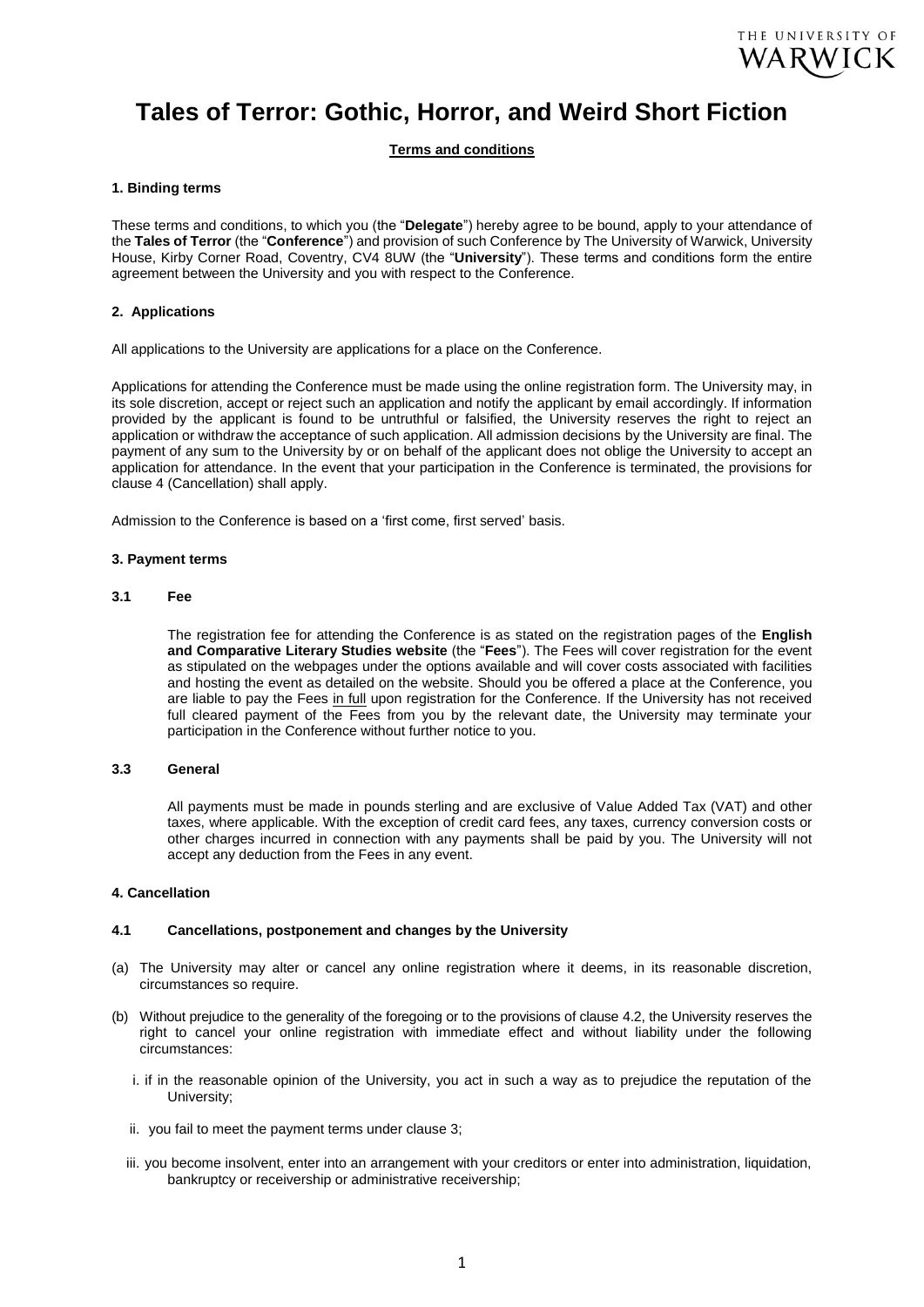

- iv. you are in default of any material obligation of this Agreement or commit a series of persistent breaches of this Agreement and, in the case of such default being reasonably capable of being remedied, fail to remedy it within seven (7) calendar days of being given written notice from the University to do so.
- (c) In the event of cancellation of the Conference made by the University after the receipt of an online application by the University and where the terms under clause 4.1(b) above do not apply, the University will refund 100% of the Fee for the registration.
- (d) The University will not accept liability for other costs incurred by delegates or third parties as a result of Conference being cancelled or postponed.
- (e) The University does not accept any liability or responsibility if it cannot provide accommodation, food, drinks or services because of industrial action or any other cause which is beyond its control.

# **4.2 Your right to cancel**

#### *Right to cancel conference registration (excluding accommodation)*

Pursuant to the Consumer Contracts (Information, Cancellation and Additional Charges) Regulations 2013, you have the right to cancel the conference registration element of this contract within 14 days without giving any reason. For the avoidance of doubt, this right of cancellation does not extend to any accommodation booked through the University.

- (a) The cancellation period will expire after 14 days from the day of the conclusion of the contract.
- (b) To exercise the right to cancel, you must inform us, English and Comparative Literary Studies, 5<sup>th</sup> Floor Humanities, University of Warwick, Coventry, CV4 7AL (Tel: 02476 523667) (Email: Alison.Lough@warwick.ac.uk), of your decision to cancel this contract by a clear statement (e.g. a letter sent by post, fax or e-mail). You may use the model cancellation form contained in the Annex to these terms and conditions, but it is not obligatory.
- (c) To meet the cancellation deadline, it is sufficient for you to send your communication concerning your exercise of the right to cancel before the cancellation period has expired.

#### *Effect of cancellation*

- (d) If you cancel this contract, we will reimburse to you all payments received from you, including the costs of delivery (except for the supplementary costs arising if you chose a type of delivery other than the least expensive type of standard delivery offered by us).
- (e) We may make a deduction from the reimbursement for loss in value of any goods supplied, if the loss is the result of unnecessary handling by you.
- (f) We will make the reimbursement without undue delay, and not later than:
	- (i) 14 days after the day we receive back from you any goods supplied, or
	- (ii) (if earlier) 14 days after the day you provide evidence that you have returned the goods, or
	- (iii) If there were no goods supplied, 14 days after the day on which we are informed about your decision to cancel this contract.
- (g) We will make the reimbursement using the same means of payment as you used for the initial transaction, unless you have expressly agreed otherwise; in any event, you will not incur any fees as a result of the reimbursement.
- (h) If you requested to begin the performance of services during the cancellation period, you shall pay us an amount which is in proportion to what has been performed until you have communicated us your cancellation from this contract, in comparison with the full coverage of the contract.

For the avoidance of doubt, the rights available under this Clause 4.2 shall only apply where the Fees are met and paid directly by the Delegate in their capacity as a 'Consumer' (as defined in the Regulations) and shall not apply where the Fees are being met and/or paid by a sponsor (by definition not being a Consumer).

#### **5. Conference language**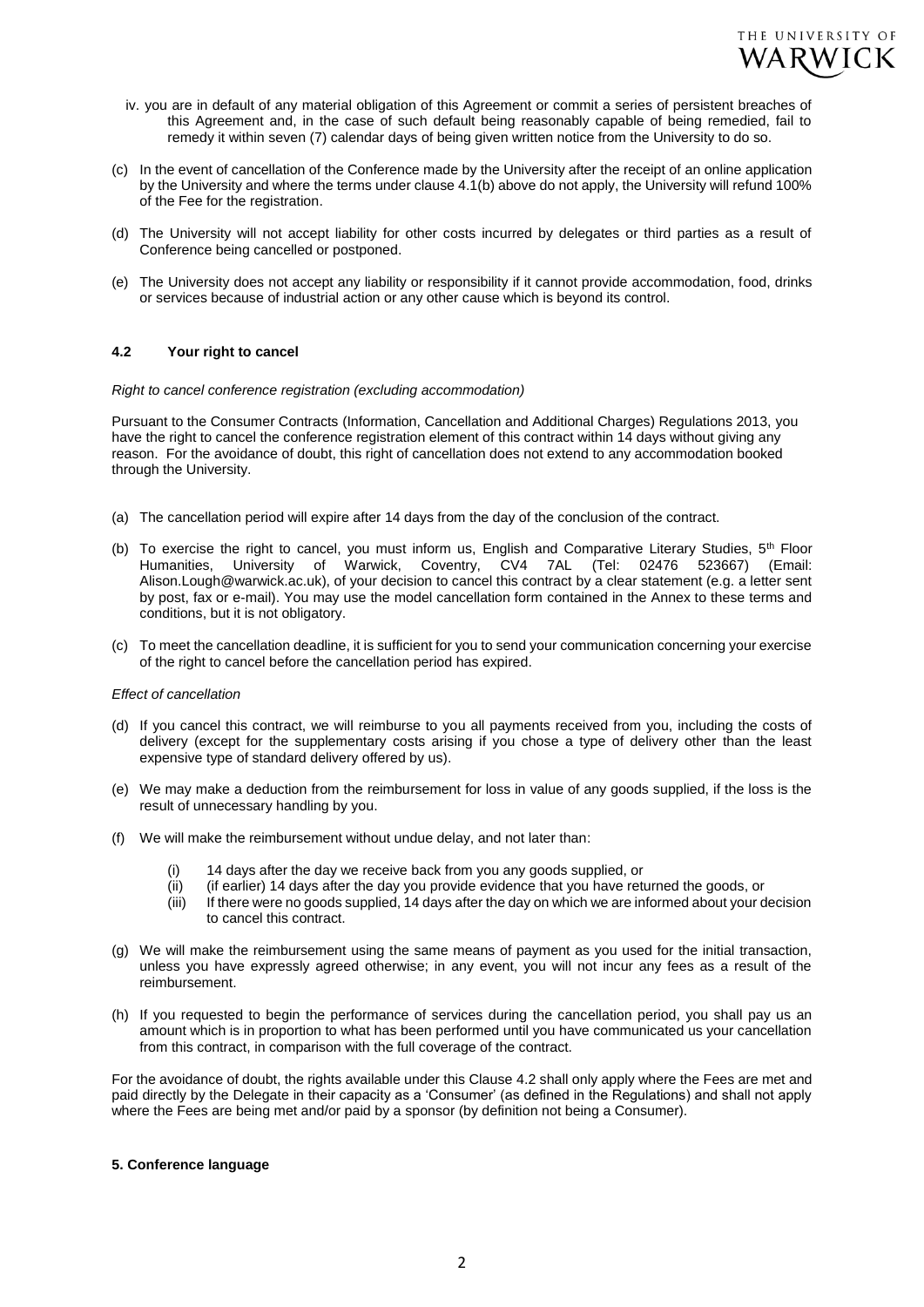

All content on the Conference shall be delivered in English and you must possess a good standard of English language and comprehension to participate. The University does not accept liability for any inconvenience or failure to attend arising as a result of a lack of English language knowledge.

#### **6. Conference material, services and conduct**

Payment of the Fees in accordance with these terms and conditions entitles you to participate in the Conference and, unless indicated otherwise, the Fees do not include travel or accommodation costs or subsistence, insurance or other costs that might arise prior to or during the Conference.

Conference outlines and timetables are correct at the time of going online or to print. Views expressed by University staff and other representatives are their own. The University does not accept any liability for advice given or views expressed by University staff, Conference speakers or delegates or in any notes or documentation provided to Conference delegates.

You will be solely responsible for determining whether the Conference is sufficient and suitable for your needs. The University does not provide any guarantee in respect of improvements to the standard of your abilities on completion of the Conference.

The University reserves the right to remove you from the Conference or exclude you from University premises if your behaviour or demeanour is considered unacceptable. You agree to comply with all applicable policies and regulations of the University.

You will provide the University with all information reasonably requested by the University in connection with the Conference.

#### **7. Behaviour on the University's Premises**

- a) You must make sure that you, members of your party and anyone visiting you at the University behave in such a way that they do not cause a nuisance or unreasonable disruption to the University, its members or employees, or to any other visitor to the University.
- b) You must make sure that you and any members of your party will not bring any animals or pets of any kind on the University premises except assistance dogs.
- c) You agree that you and the members of your party will comply with the University Ordinances, Regulations and Rules, in particular:
	- (i) Ordinance 17 on parking and traffic;
	- (ii) Regulation 29 on meetings etc. on the University premises.

You acknowledge that the University has advised you that these Ordinances and Regulations are available at [www2.warwick.ac.uk/services/gov/calendar/section2.](http://www2.warwick.ac.uk/services/gov/calendar/section2)

- d) You agree to pay the University for any loss or liability of any kind to any person and/or suffered and/or incurred by the University which results from you, any member of your party or person visiting you at the University failing to obey any University Ordinance, Regulation and/or Rule or otherwise.
- e) The University reserves the right to prevent access to the University's premises for any individuals who are in breach of any University Ordinance, Regulation and/or Rule including you, your guests and contractors employed by you in relation to the Booking

# **8. Visa information**

The University recommends that all participants from outside the European Union verify their visa requirements with the British Embassy or British High Commission.

You are responsible to obtain the required visa to enable your lawful participation in the Conference. If you do not obtain the required visa by the start date of the Conference, you will not be able to participate and you will be deemed to have served notice of cancellation pursuant to clause 4 above. In that event, the cancellation provisions set out in clause 4.2 shall apply.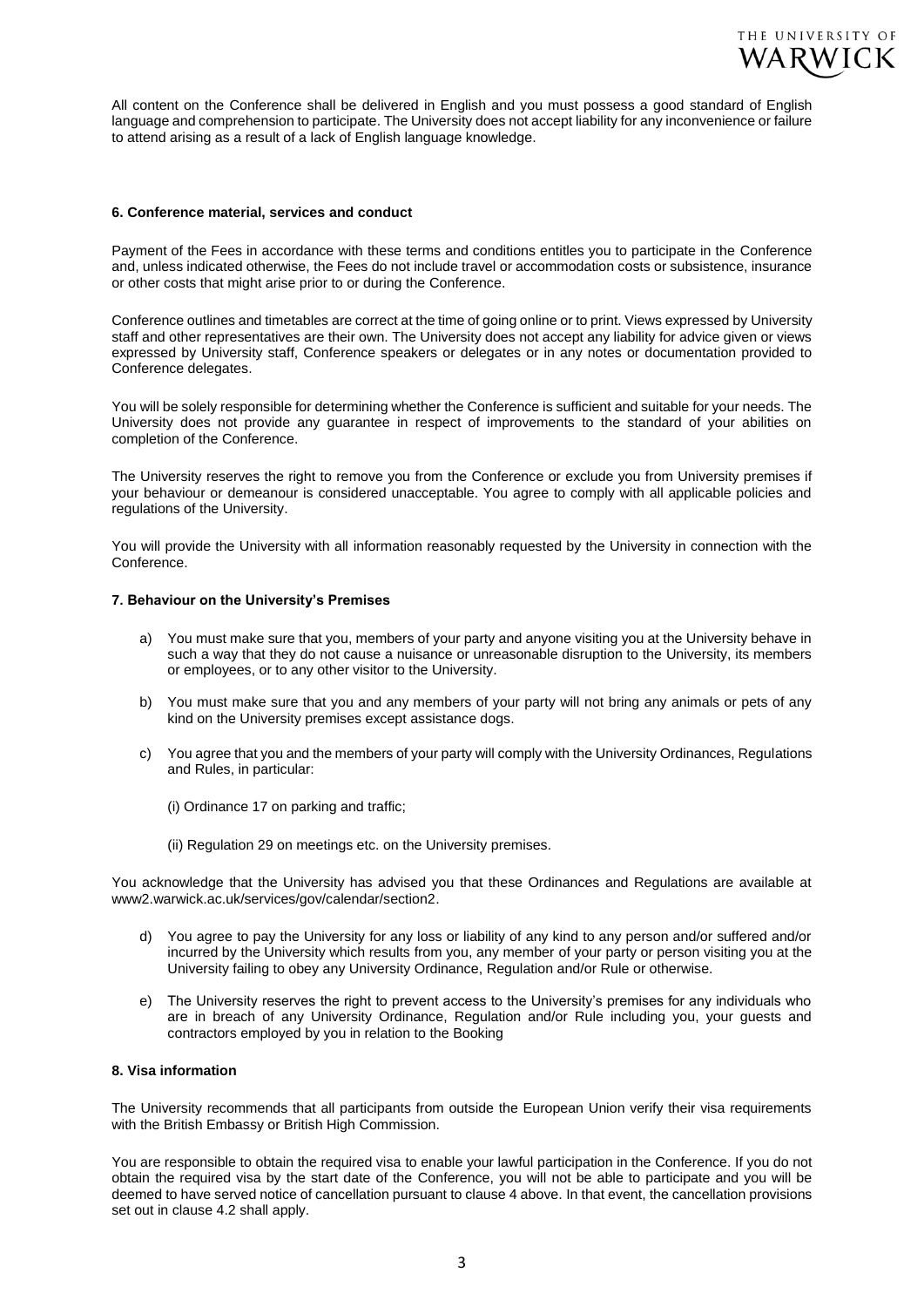

In no circumstances will the University issue documentation to support a visa application prior to receiving payment in full for the Conference Fees.

# **9. Data protection**

The University will process any of your personal data in accordance with the Data Protection Act 2018, the General Data Protection Regulation (EU) 2016/679, and any relevant replacement/subsequent European and/or UK privacy legislation, for the purposes of performing its obligations and exercising its rights under these terms and conditions. The privacy notice relevant this event can be found by clicking onto the following link: <https://warwick.ac.uk/fac/arts/english/research/conferences/talesofterror/registration>

# **10. Limitation of liability**

Subject to the third paragraph of this clause 10, the liability of the University to you with respect to the provision of the Conference, the cancellation, postponement, or amendment of the Conference, any negligence, any breach of these terms and conditions, or arising in any other way out of the subject-matter of these terms and conditions, will not extend to (i) any indirect losses or damages, or to any loss of profits, loss of contracts or opportunity, whether direct or indirect, even if the University had been advised of the possibility of those losses or if they were within the University's contemplation; or (ii) any costs or expenses incurred by any person or organisation in connection with travel, accommodation, reservations or other arrangements.

In any event, subject to the third paragraph of this clause 10 the liability of the University to you with respect to the provision of the Conference, the cancellation, postponement, or amendment of the Conference or any component thereof, any negligence, any breach of these terms and conditions, or arising in any other way out of the subjectmatter of these terms and conditions is limited to the total amount of any payments received from you or on your behalf in relation to the Conference.

Nothing in these terms and conditions will operate to limit or exclude the liability of the University for death or personal injury arising from the University's negligence, fraud or any other liability that, by law, cannot be limited or excluded.

The University accepts no liability for loss or damage to your personal property and belongings.

The University will not be liable for costs incurred by you (or any other person) in the event of cancellation of the Conference in its entirety or the cancellation of your participation in the Conference pursuant to these terms and conditions, including but not limited to costs incurred in relation to cancellation or alteration of travel arrangements, accommodation reservations and other costs.

The warranties and undertakings given by the University in these terms and conditions are, to the extent permitted by law, given in lieu of all implied conditions, warranties, representations or other terms, including any relating to satisfactory quality, fitness for a particular or any purpose, or the ability to achieve any particular result.

# **11. Force majeure**

The University shall not be liable for any failure or delay in the performance, in whole or part, of any or our obligations arising from or attributable to acts, events, omissions or accidents beyond our reasonable control including, but not limited to strikes, lock-outs or other industrial disputes (whether involving our workforce or the workforce of any other party), act of God, war, riot, civil commotion, malicious damage, compliance with any law or governmental order, rule regulation or direction, accident, breakdown of plant or machinery, fire, flood, storm, pandemics, epidemics or other outbreaks of disease or infection, failure in the public supply of electricity, heating, lighting, air conditioning or telecommunications equipment.

# **12. Insurance**

You are advised to take out insurance for you and your possessions for the duration the Conference and your travel to and from University residences.

# **13. Governing law**

These terms and conditions will be governed by and construed in accordance with English Law. The English Courts will have exclusive jurisdiction to deal with any dispute which has arisen or may arise out of or in connection with them.